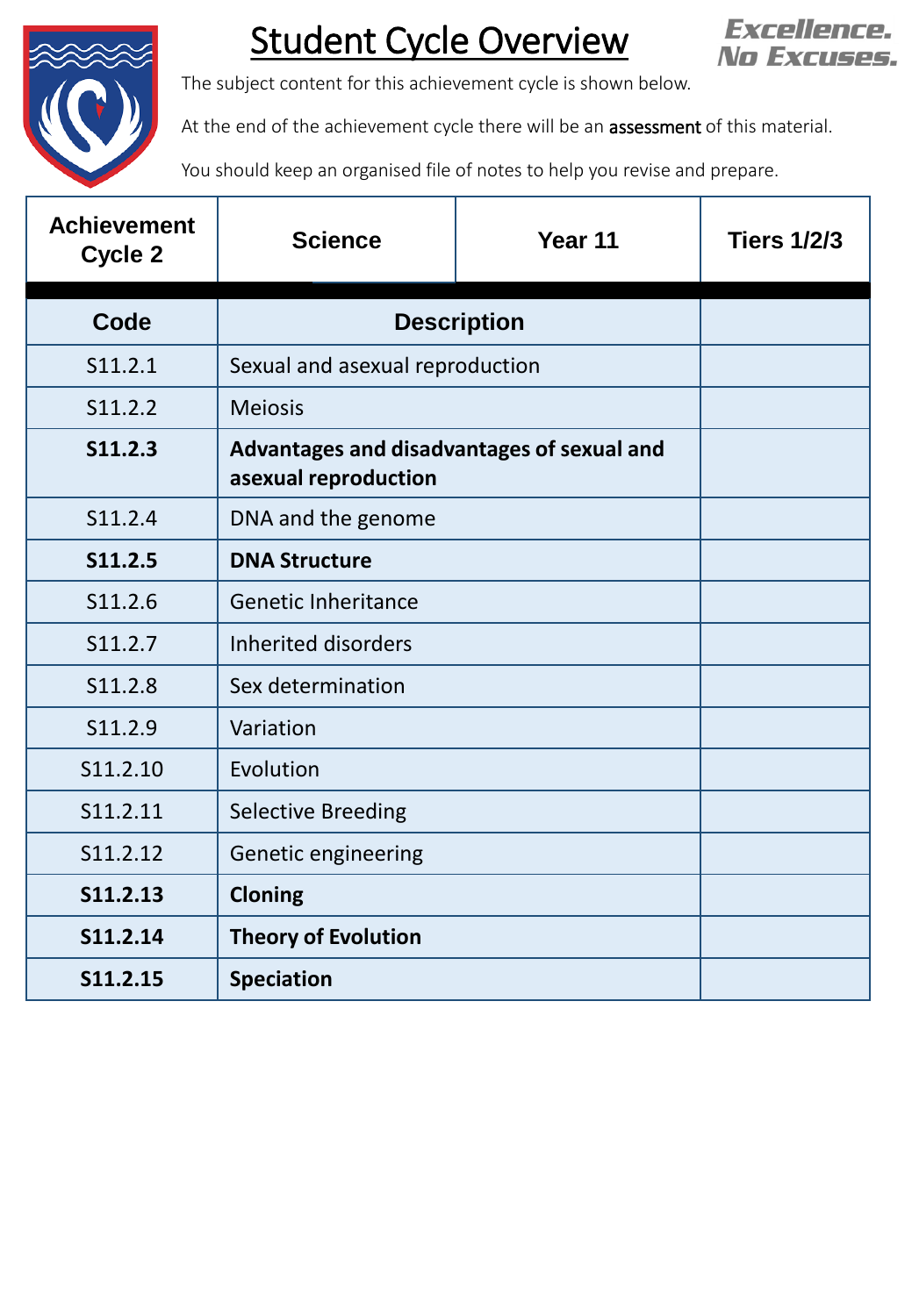

## Student Cycle Overview



The subject content for this achievement cycle is shown below.

At the end of the achievement cycle there will be an **assessment** of this material.

You should keep an organised file of notes to help you revise and prepare.

| <b>Achievement</b><br><b>Cycle 2</b> | <b>Science</b>                                                | Year 11 | <b>Tiers 1/2/3</b> |
|--------------------------------------|---------------------------------------------------------------|---------|--------------------|
| Code                                 | <b>Description</b>                                            |         |                    |
| S11.2.17                             | Evidence for evolution                                        |         |                    |
| S11.2.18                             | <b>Fossils</b>                                                |         |                    |
| S11.2.19                             | Extinction                                                    |         |                    |
| S11.2.20                             | Resistant bacteria                                            |         |                    |
| S11.2.21                             | Classification                                                |         |                    |
| S11.2.22                             | Principles of Organisation                                    |         |                    |
| S11.2.23                             | The human digestive system                                    |         |                    |
| S11.2.24                             | The heart and blood vessels                                   |         |                    |
| S11.2.25                             | <b>Blood</b>                                                  |         |                    |
| S11.2.26                             | Coronary heart disease: a non-communicable<br>disease         |         |                    |
| S11.2.27                             | <b>Health issues</b>                                          |         |                    |
| S11.2.28                             | The effect of lifestyle on some non-<br>communicable diseases |         |                    |
| S11.2.29                             | Cancer                                                        |         |                    |
| S11.2.30                             | <b>Plant tissues</b>                                          |         |                    |
| S11.2.31                             | Plant organ system                                            |         |                    |